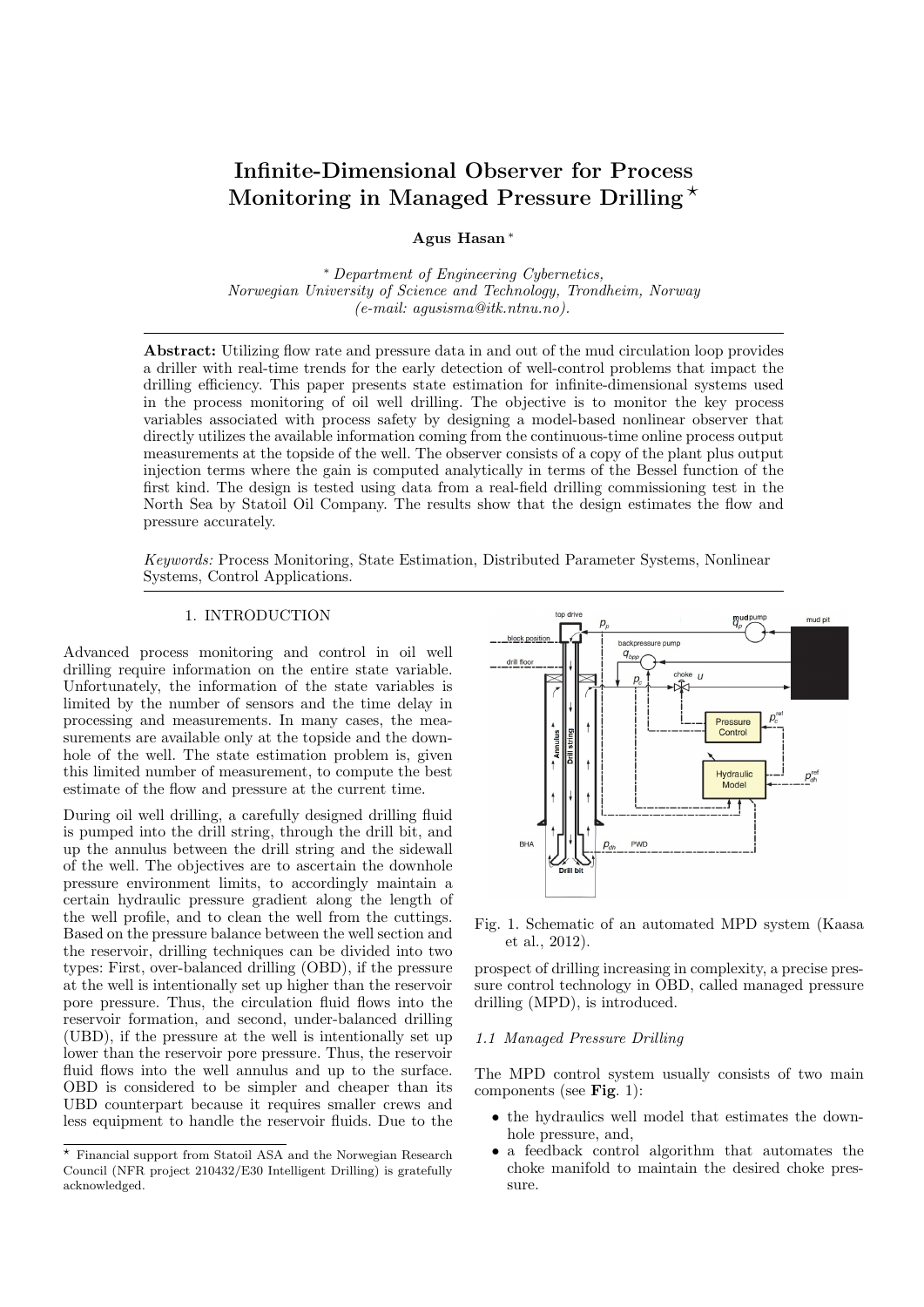One of the main challenges in MPD is that the number of measurements is very limited. Measurements are usually taken at two locations during drilling; a downhole pressure measurement (also known as pressure while drilling or PWD) and topside pressure and flow measurements. Although the downhole pressure measurement is very important to know, it is unreliable due to slow sampling, transmission delays, and loss of communication. The only reliable measurement is the one that located at the topside of the well. Therefore, there is an incentive to utilize the flow rate and pressure data of the drilling fluid circulation at the topside of the well, as a process monitoring tool, which can be used to provide a driller with real-time trends for the early detection of well-control problems that impact the drilling efficiency. Furthermore, the real-time process monitoring system can also be used to mitigate safety risks, minimize the formation damage, and help to achieve the drilling target faster.

In MPD, the process monitoring system is done via the hydraulic well models. In many cases, this hydraulic model is the limiting factor to achieve accuracy of the system. Therefore, many researches have been put into developing advanced hydraulics well models. An important point when developing a hydraulic well model is that the model should be able to capture the annular dynamic of the wellbore, because in general, the interest is not only to monitor the annular downhole pressure. For well-control purposes, the pressure limits should be respected in all parts of the wellbore; thus, it is preferable to use distributed models instead of lumped models.

#### 1.2 Previous Works

Many studies have been conducted to develop advanced hydraulic well models in order to capture many aspect of the drilling hydraulics, e.g., Kaasa et al. (2012); Petersen et al. (2001); Bjorkevoll et al. (2000); Lage et al. (1999); Rommetveit and Vefring (1991). For many simulation models, unfortunately, the overall accuracy is reduced by the least accurate term. The uncertainty may come from the unmeasured reservoir outflux and the friction coefficients along the well. Therefore, calibrations are vital components of any real-time hydraulics model in order to predict the downhole pressure with high accuracy. Modelbased monitoring systems for drilling are also received many attentions, e.g., Hauge et al. (2012, 2009, 2013); Landet et al. (2013); Hasan (2015). However, most of them used lumped models which only estimate the downhole pressure, whilst the interest is to know the annular pressure along the wellbore.

A possible method for calibrations of distributed parameter systems using only boundary measurements is the backstepping method (Krstic and Smyshlyaev, 2008). Originally developed for parabolic PDEs, the backstepping method has been used as control and observer designs for some exotic PDEs such as the Ginzburg-Landau equation (Aamo et al., 2005) and the Schrodinger equation (Krstic et al., 2011). The idea is to use a Volterra integral transformation to transform the original system into a target system. The stability of the target system is usually known beforehand, or at least is easier to prove. For some cases, the gain for both the controller and the observer, can

be computed analytically in terms of the Bessel function (Smyshlyaev and Krstic, 2005) or the Marcum Q-function (Vazquez and Krstic, 2013). It should be mentioned that in oil and gas control problems, the backstepping method has been used for the gas conning problem (Hasan et al., 2010, 2012, 2013), slugging control (di Meglio, 2011), and drilling automation (Hasan, 2014; Hasan and Imsland, 2014).

#### 1.3 Organization and Contributions of this Paper

In this paper, we present an infinite-dimensional observer for process monitoring in oil well drilling. We start with presenting a nonlinear hydraulic model based on mass and momentum conservation in section 2. Section 3 contains the main contribution of this paper, where we design an infinite-dimensional observer relying only on one boundary measurement. This problem, where the reliable measurement is the one that taken at the top of the well, is a typical problem in oil well drilling. The design uses a Volterra integral transformation to transform the original error system into a target system that is stable in the sense of Lyapunov. The transformation is invertible so that the stability of the target system can be translated into the stability of the original error system. Therefore, the estimates are guaranteed to converge to the actual values. Furthermore, the observer gain can be computed analytically by solving a Goursat-type first-order hyperbolic system, where the solution is written in terms of the Bessel function of the first kind. The design is tested against commissioning test data taken from a real-field in the North Sea by Statoil Oil Company. The test descriptions and the results are presented in section 4. Finally, section 5 contains conclusions and recommendations.

# 2. THE MUD FLOW MODEL

The mud flow model is used to estimate the annular pressure and to provide the choke pressure set point for the MPD feedback control system. In general, the model should be able to capture many aspects of the drilling mud hydraulics, but, it should not be so complex that it requires expert knowledge to set up and calibrate. Simplifications can be made to the model, for instance, by removing unnecessary dynamics, such that the model includes only the dominant dynamics of the system or by lumping together parameters that are not possible to calibrate from existing measurements.

#### 2.1 Basic Assumptions

The main assumption for the mud flow model is to consider the drilling mud fluid as a viscous fluid, so that the flow obeys fundamental relations such as the equation of state, the mass and the momentum conservation, and the energy conservation equation. The following are assumed in our mud flow model:

- the flow can be treated as a one-dimensional flow along the flow path,
- the flow is radially homogeneous,
- the flow is incompressible,
- the mud density is constant, and
- the dependence on temperature is negligible.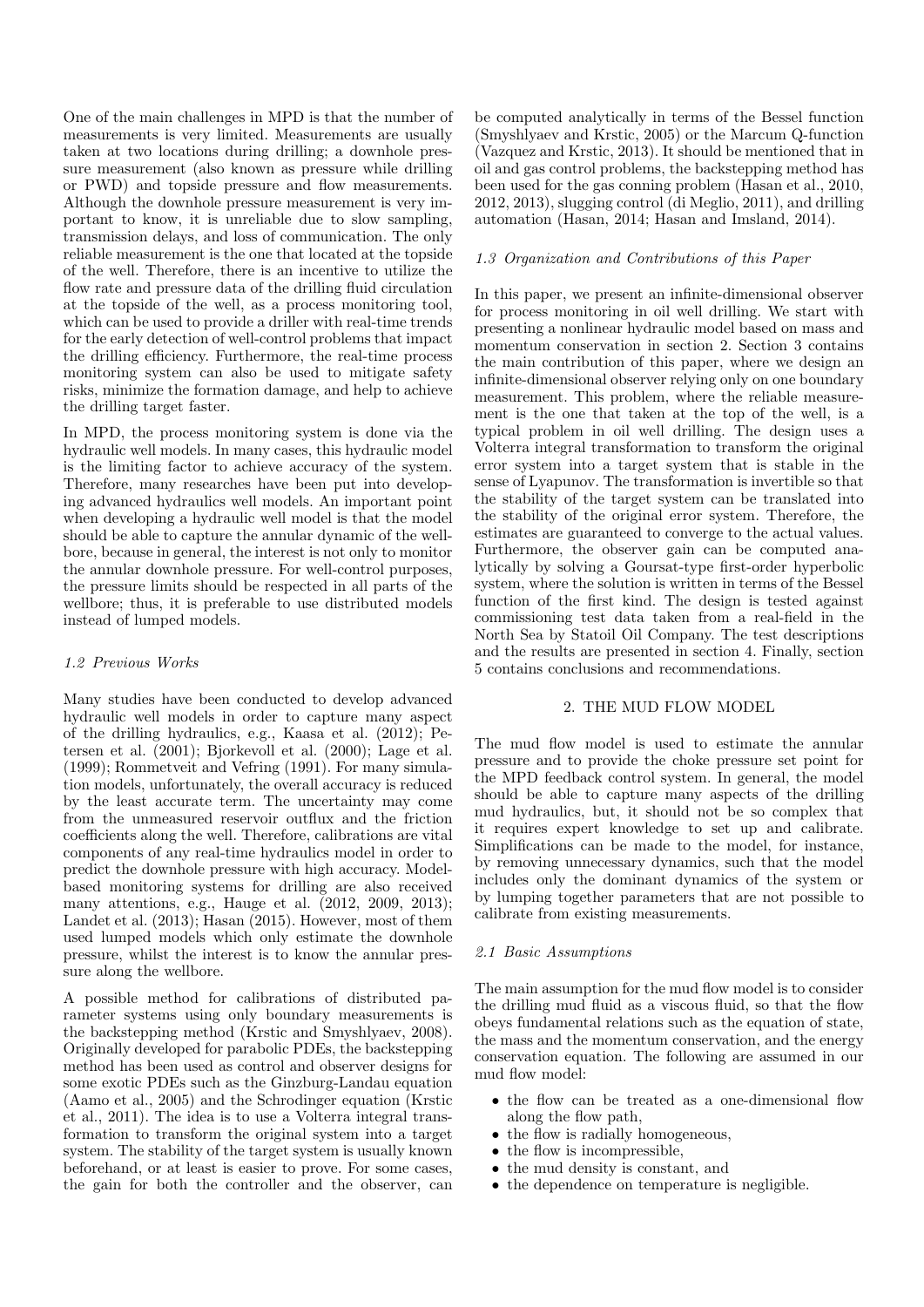The incompressible flow assumption means that only the spatial density transients in the flow are neglected. Furthermore, because the thermal liquid expansion coefficient is usually small, the density changes due to temperature changes are negligible.

#### 2.2 Model Derivation

The derivation of the simplified mud flow model is based on White (2007) and is outlined as follows. For a singlephase and a one-dimensional flow in the annulus, the mass conservation is given by:

$$
\rho_t(z,t) = -\frac{1}{A} w_z(z,t),
$$
\n(1)

where  $\rho$  denotes the mud density,  $A$  is the cross-sectional area of the annulus, and  $w$  is the mass flow rate. Furthermore, t is the instantaneous time, and  $z \in [0, l]$  is the spatial coordinate along the flow path beginning from the downhole  $z = 0$  to the topside  $z = l$ . The subscripts t and  $z$  denote the partial derivatives with respect to  $t$  and z, respectively. Using the definition of the bulk modulus  $\beta = \rho p_{\rho}$ , gives:

$$
p_t(z,t) = -\frac{\beta}{A}q_z(z,t),\tag{2}
$$

where  $q$  is the volumetric flow rate. The bulk modulus describes the stiffness of the mud and is the reciprocal of the mud compressibility, i.e.,  $c = 1/\beta$ .

The second relation can be obtained from the momentum balance equation as follows:

$$
w_t(z,t) = -Ap_z(z,t) - A\frac{\partial}{\partial z} \int \rho v^2 dA - F_c(z,t) -Ag \sin \tau(z).
$$
 (3)

The friction force acting on the volume,  $F_c$ , is an important component of the mud flow model in addition to the hydrostatic force. The frictional pressure drop depends on the geometry of the annulus, the frictional coefficient, the mud velocity, and the viscosity of the mud. The frictional pressure drop in the drill string is typically nonlinear with respect to the flow, while in the annulus it is typically linear, see e.g., Landet et al. (2013). In this paper, we use an empiric model for the frictional force as follows:

$$
F_c(z,t) = f_1 q(z,t) + f_2 q(z,t)^2,
$$
\n(4)

where  $f_1$  and  $f_2$  denote the frictional coefficients. The frictional coefficients are the uncertain parameters of the system. Therefore, there is an incentive to calibrate the mud flow model with respect to these parameters. A simple recursive least-squares algorithm based on the topside measurement can be implemented to obtain the value of these parameters. Assuming the integral term is sufficiently small, and the density is constant such that  $w_t = \rho q_t$ , the flow rate equation is given by:

$$
q_t(z,t) = -\frac{A}{\rho} p_z(z,t) - \frac{f_1}{\rho} q(z,t) - \frac{f_2}{\rho} q(z,t)^2 - Ag \sin \tau(z).
$$
 (5)

The boundary conditions are given by:

$$
q(0,t) = q_d(t),
$$
  
\n
$$
p(l,t) = p_c(t),
$$
\n(6)

where  $q_d$  denotes the mud rate at the downhole of the well, while  $p_c$  denotes pressure at the topside (choke) of the well. It should be mentioned that in this paper, all well and fluid parameters are assumed to be known. An online estimation algorithm for estimating the drilling parameters such as density and bulk modulus can be found in Kaasa et al. (2012).

## 2.3 Coupled Hyperbolic Systems

For the ease of the observer design, the mud flow model (2) and (5), together with the boundary conditions (6) can be simplified into a  $2\times 2$  quasi-linear hyperbolic system. The hydrostatic head can be removed from the momentum equation by defining:

$$
\bar{p}(z,t) = p(z,t) - \rho g \left( l - \int_0^z \sin \tau(s) \, \mathrm{d}s \right). \tag{7}
$$

The resulting system can be diagonalized using the following Riemann's coordinate transformation:

$$
\bar{w}_1(z,t) = \frac{1}{2} \left( q(z,t) + \frac{A}{\sqrt{\beta \rho}} \bar{p}(z,t) \right),
$$
  

$$
\bar{w}_2(z,t) = \frac{1}{2} \left( q(z,t) - \frac{A}{\sqrt{\beta \rho}} \bar{p}(z,t) \right).
$$
 (8)

Finally, defining  $w_1(x,t) = \bar{w}_1(x, t)$  and  $w_2(x,t) =$  $\bar{w}_2(xl, t)$ , (2) and (5) can be written as

$$
w_{1t}(x,t) = -\frac{1}{l} \sqrt{\frac{\beta}{\rho}} w_{1x}(x,t) - \frac{f_1}{2\rho} (w_1(x,t) + w_2(x,t))
$$
  

$$
- \frac{f_2}{2\rho} (w_1(x,t) + w_2(x,t))^2,
$$
  

$$
w_{2t}(x,t) = \frac{1}{l} \sqrt{\frac{\beta}{\rho}} w_{2x}(x,t) - \frac{f_1}{2\rho} (w_1(x,t) + w_2(x,t))
$$
  

$$
- \frac{f_2}{2\rho} (w_1(x,t) + w_2(x,t))^2.
$$
 (9)

Defining  $\mathbf{w} = [w_1 \ w_2]^{\mathsf{T}}$ , the above system together with the boundary conditions, can be written in a more compact form as follow:

$$
\mathbf{w}_t(x,t) = \mathbf{\Sigma} \mathbf{w}_x(x,t) + \mathbf{C} \mathbf{w}(x,t) + \mathbf{f}(\mathbf{w},x),
$$
  
\n
$$
w_1(0,t) = -w_2(0,t) + q_d(t),
$$
  
\n
$$
w_2(1,t) = U(t),
$$
\n(10)

where

$$
\Sigma = \text{diag}[-\epsilon_1 \epsilon_2]^\mathsf{T} = \text{diag}\left[-\frac{1}{l}\sqrt{\frac{\beta}{\rho}} \frac{1}{l}\sqrt{\frac{\beta}{\rho}}\right]^\mathsf{T},
$$
  

$$
\mathbf{C} = \begin{pmatrix} 0 & c_1 \\ c_2 & 0 \end{pmatrix} = \begin{pmatrix} 0 & -f_1/2\rho \\ -f_1/2\rho & 0 \end{pmatrix},
$$
  

$$
\mathbf{f}(\mathbf{w}, x) = \begin{pmatrix} -\frac{f_1}{2\rho}w_1(x, t) - \frac{f_2}{2\rho}(w_1(x, t) + w_2(x, t))^2 \\ -\frac{f_1}{2\rho}w_2(x, t) - \frac{f_2}{2\rho}(w_1(x, t) + w_2(x, t))^2 \end{pmatrix}.
$$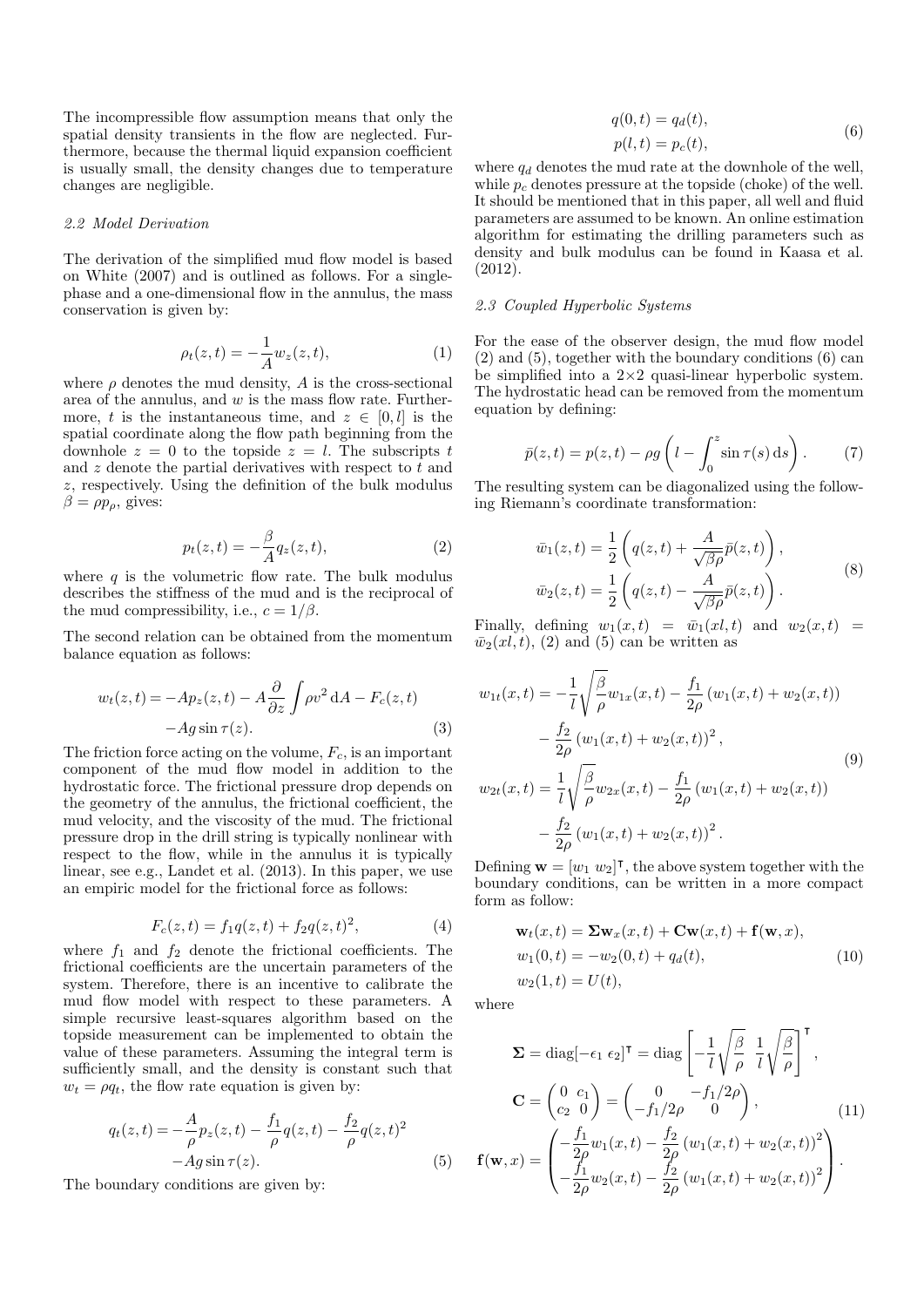In this hyperbolic form, the flow and pressure are linear combinations of the new states  $w_1$  and  $w_2$ . Therefore, estimating  $w_1$  and  $w_2$  are equal to estimating p and q. Furthermore, in the new system (10), the spatial coordinate is  $x \in [0, 1]$ . Thus, the downhole is located at  $x = 0$ , while the topside is located at  $x = 1$ .

## 3. INFINITE-DIMENSIONAL OBSERVER DESIGN

As mentioned previously, the only reliable measurement is the one that located at the topside of the well, in this case, at  $x = 1$  in the **w** coordinate. Thus, we assume  $w_1(1, t)$  is measured. In this section, we present an observer design for the mud flow well model (10) with  $w_1(1, t)$  as the only measurement. The observer consists of a copy of the plant plus output injection terms in the domain as follow:

$$
\begin{aligned}\n\hat{\mathbf{w}}_t &= \Sigma \hat{\mathbf{w}}_x + \mathbf{C} \hat{\mathbf{w}} + \mathbf{f}(\hat{\mathbf{w}}, x) + \mathbf{p}(x) \tilde{w}_1(1, t), \\
\hat{w}_1(0, t) &= -\hat{w}_2(0, t) + q_d(t), \\
\hat{w}_2(1, t) &= U(t),\n\end{aligned} \tag{12}
$$

where  $p(x)$  denotes the observer gain. In Vazquez et al. (2011), if  $f = 0$  (linear case), the observer gain  $p(x)$  is given by:

$$
\mathbf{p}(x) = \begin{pmatrix} -\epsilon_1 P^{uu}(x, 1) \\ -\epsilon_1 P^{vu}(x, 1) \end{pmatrix}.
$$
 (13)

where the kernels  $P^{uu}$  and  $P^{vu}$  satisfy the following firstorder hyperbolic PDEs:

$$
\epsilon_1 P_x^{uu}(x,\xi) + \epsilon_1 P_\xi^{uu}(x,\xi) = -c_1 P^{vu}(x,\xi), \n\epsilon_1 P_x^{uv}(x,\xi) - \epsilon_2 P_\xi^{uv}(x,\xi) = -c_1 P^{vv}(x,\xi), \n\epsilon_2 P_x^{vu}(x,\xi) - \epsilon_1 P_\xi^{vu}(x,\xi) = c_2 P^{uu}(x,\xi), \n\epsilon_2 P_x^{vv}(x,\xi) + \epsilon_2 P_\xi^{vv}(x,\xi) = c_2 P^{uv}(x,\xi),
$$
\n(14)

with boundary conditions:

$$
P^{uu}(0,\xi) = -P^{vu}(0,\xi),
$$
  
\n
$$
P^{uv}(x,x) = \frac{c_1}{\epsilon_1 + \epsilon_2},
$$
  
\n
$$
P^{vu}(x,x) = -\frac{c_2}{\epsilon_1 + \epsilon_2},
$$
  
\n
$$
P^{vv}(0,\xi) = -P^{uv}(0,\xi).
$$
\n(15)

We utilize the results in Vazquez et al.  $(2011)$  and Vazquez et al. (2012), where the backstepping method was used to design an observer for the  $2\times 2$  linear and quasi-linear hyperbolic PDEs. To this end, let us define the error function as  $\tilde{\mathbf{w}} = \mathbf{w} - \hat{\mathbf{w}}$ . Subtracting the plant system (10) by the observer (12), the observer error system is given by:

$$
\tilde{\mathbf{w}}_t = \Sigma \tilde{\mathbf{w}}_x + \mathbf{C}\tilde{\mathbf{w}} + (\mathbf{f}(\tilde{\mathbf{w}} + \hat{\mathbf{w}}) - \mathbf{f}(\hat{\mathbf{w}})) \n- \mathbf{p}(x)\tilde{w}_1(1, t), \n\tilde{w}_1(0, t) = -\tilde{w}_2(0, t), \n\tilde{w}_2(1, t) = 0.
$$
\n(16)

The task is to show the error system (16) converges to its equilibrium. First, we use the following Volterra integral transformations of the second kind:

$$
\tilde{\mathbf{w}}(x,t) = \tilde{\psi}(x,t) - \int_x^1 \mathbf{P}(x,\xi)\tilde{\psi}(\xi,t) d\xi,
$$
\n
$$
\hat{\mathbf{w}}(x,t) = \hat{\psi}(x,t) + \int_0^x \mathbf{L}(x,\xi)\hat{\psi}(\xi,t) d\xi,
$$
\n(17)

where the transformation kernels are given by:

$$
\mathbf{P}(x,\xi) = \begin{pmatrix} P^{uu}(x,\xi) & P^{uv}(x,\xi) \\ P^{vu}(x,\xi) & P^{vv}(x,\xi) \end{pmatrix},
$$
  

$$
\mathbf{L}(x,\xi) = \begin{pmatrix} L^{uu}(x,\xi) & L^{uv}(x,\xi) \\ L^{vu}(x,\xi) & L^{vv}(x,\xi) \end{pmatrix},
$$
 (18)

to transform (16) into the following system:

$$
\tilde{\psi}_t(x,t) = \Sigma \tilde{\psi}_x(x,t) + \mathbf{F}[\tilde{\psi}, \hat{\psi}](x,t),
$$
  
\n
$$
\tilde{\psi}_1(0,t) = -\tilde{\psi}_2(0,t),
$$
  
\n
$$
\tilde{\psi}_2(1,t) = 0.
$$
\n(19)

It was shown using successive approximation method in Vazquez et al. (2011) that such kernels (18) are exists. Thus, the transformation is invertible, which means the properties of the target system (19) can be translated into the original system (16). The only problem is that, this target system is depend on  $\hat{\psi}$ . Therefore, we assume the process is bounded, i.e., there exists  $M > 0$ , such that  $\psi \leq M$ . Thus, the nonlinearity term **F** is depend only on the error function  $\tilde{\psi}$ . Utilizing the results in Vazquez et al. (2011), the system (19) is locally exponentially stable in the  $\mathbb{H}^2$ -norm. Thus, the estimate  $\hat{\mathbf{w}}$  converge to the actual value.

Remark from (11),  $\epsilon_1 = \epsilon_2$  and  $c_1 = c_2$ . Let us denote these parameters as  $\epsilon$  and c, respectively. The observer gain (13) can be obtained by solving the following firstorder hyperbolic system:

$$
\epsilon P_x^{uu}(x,\xi) + \epsilon P_\xi^{uu}(x,\xi) = -cP^{vu}(x,\xi),
$$
  
\n
$$
\epsilon P_x^{vu}(x,\xi) - \epsilon P_\xi^{vu}(x,\xi) = cP^{uu}(x,\xi),
$$
\n(20)

with boundary conditions

$$
P^{uu}(0,\xi) = -P^{vu}(0,\xi),
$$
  
\n
$$
P^{vu}(x,x) = -\frac{c}{2\epsilon}.
$$
\n(21)

Utilizing the result in Vazquez and Krstic (2013), the solutions for  $(20)-(21)$  are given by:

$$
P^{vu}(x,\xi) = -\frac{1}{2\epsilon} \left\{ cI_0 \left[ \frac{|c|}{\epsilon} \sqrt{\xi^2 - x^2} \right] - |c| \sqrt{\frac{\xi - x}{\xi + x}} I_1 \left[ \frac{|c|}{\epsilon} \sqrt{\xi^2 - x^2} \right] \right\},
$$
  
\n
$$
P^{uu}(x,\xi) = \frac{1}{2\epsilon} \left\{ cI_0 \left[ \frac{|c|}{\epsilon} \sqrt{\xi^2 - x^2} \right] - |c| \sqrt{\frac{\xi + x}{\xi - x}} I_1 \left[ \frac{|c|}{\epsilon} \sqrt{\xi^2 - x^2} \right] \right\},
$$
\n(22)

where  $I_n$  denotes the Bessel function of the first kind. Substituting these equation into (13), we obtain explicit expressions for the observer gain  $p(x)$ .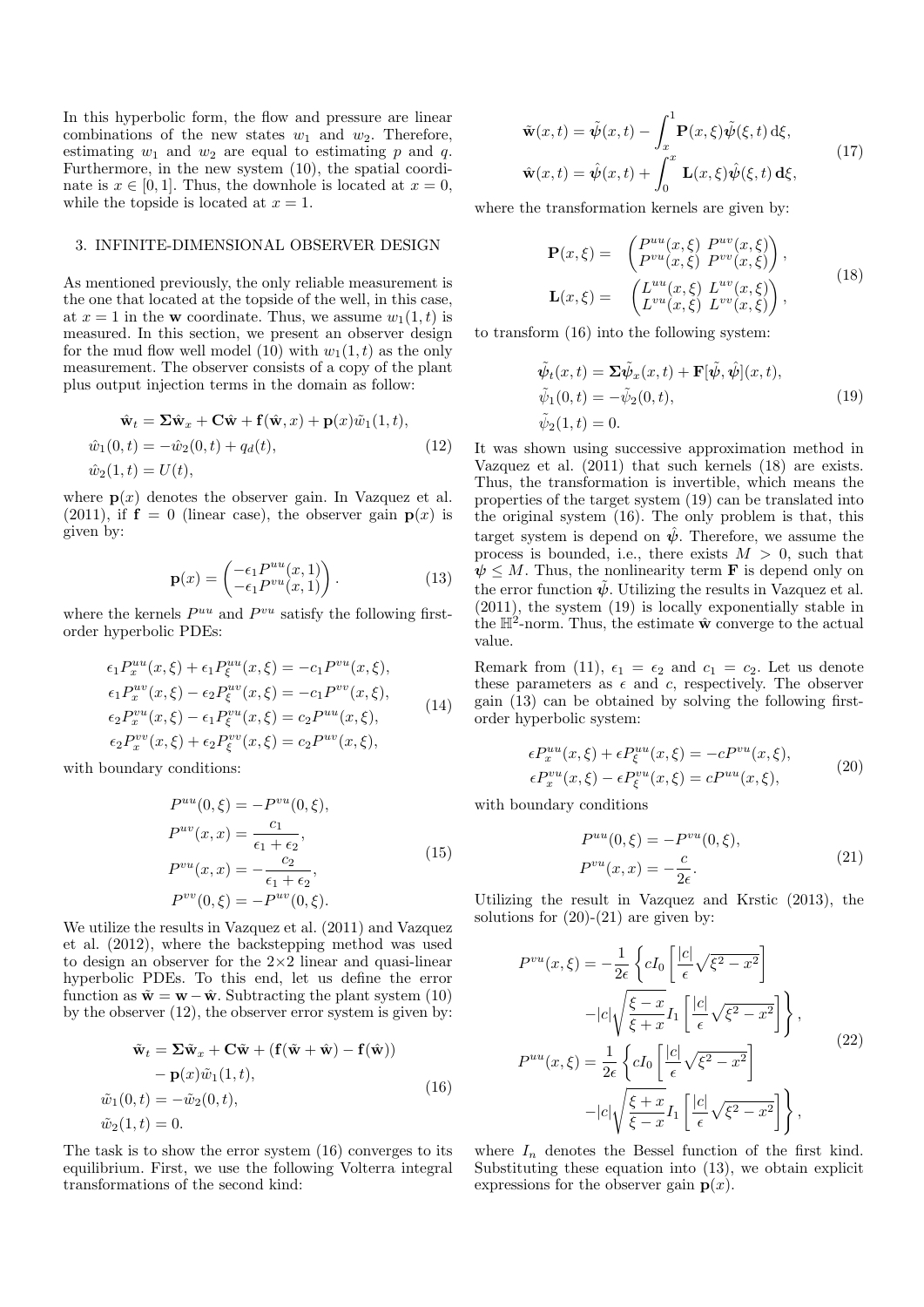#### 4. TESTING, RESULTS, AND DISCUSSIONS

The commissioning test was undertaken in the North Sea by Statoil Oil Company. One of the objectives is to provide data for the validation and development of the mud flow well models. The simple schematics well setting for this experiment is given in Fig. 2 below.



Fig. 2. A Simple schematic of oil well drilling system (Courtesy of Statoil).

In this experiment, drilling mud is pumped down from the mud pit through the drill string through the drill bit, up the annulus, and back to the mud pit. At the top of the well, a pressure sensor and a Coriolis flow meter are installed to measure the topside pressure and mud flow, respectively. These measurements are used in our observer design algorithm. Remark that, from (7) and (8), we have:

$$
w_1(1,t) = \frac{1}{2} \left( q(l,t) + \frac{A}{\sqrt{\beta \rho}} p(l,t) \right),
$$
 (23)

where  $q(l, t)$  and  $p(l, t)$  denotes the topside flow and pressure which are measured. The boundary measurement  $w_1(1, t)$  is plugged into the observer (12), where  $p(x)$  is computed analytically using (22), to generate the estimate of  $\mathbf{w}(x, t)$ . Once  $\hat{\mathbf{w}}(x, t)$  is obtained, the flow and pressure can be obtained using the following formulas:

$$
\hat{q}(z,t) = \hat{w}_1\left(\frac{z}{l},t\right) + \hat{w}_2\left(\frac{z}{l},t\right),
$$
\n
$$
\hat{p}(z,t) = \frac{\sqrt{\beta \rho}}{A} \left(\hat{w}_1\left(\frac{z}{l},t\right) - \hat{w}_2\left(\frac{z}{l},t\right)\right) + \rho g \left(l - \int_0^z \sin \tau(s) \,ds\right).
$$
\n(24)

Remark that the solution to our state estimation problem is based on the mathematical mud flow model, which consists of PDEs and boundary conditions. Thereby, model parameters are assumed to be known. These parameters are used not only in solving the PDEs, but also in computing the gain  $p(x)$ .

To solve the infinite-dimensional observer (12), first, using finite difference, the system is changed into a set of ODEs. In our implementation, this ODEs is solved using a Runge-Kutta method with a variable time step for efficient computation. The case considered here is the stepping of the mud pump test.

The objective of this experiment is to show that the observer is able to capture the dynamic of the system accurately. This is done by stepping up and down the flow rate of the mud pump. During this experiment, the MPD choke and the backpressure pump are isolated, i.e., no control is applied. Here are the procedures:

- Establish circulation and set choke opening · Ramp up the mud pump to 1 l/min
- Step down the mud pump in 0.05 l/min steps to full stop
	- · Wait for a steady pressure after each step
- Start the mud pump at the minimum flow rate possible
- · Wait for a steady pressure after each step
- Step up the mud pump in  $0.05$  l/min steps to  $1$  l/min · Wait for a steady pressure after each step



Fig. 3. The normalized downhole pressure.



Fig. 4. The normalized downhole flow rate.

To validate our test, a Coriolis flow meter and a pressure sensor are also installed at the downhole of the well. Using our observer design (12), where the gain is given by (13), the downhole pressure estimation show in Fig. 3. It can be observed that the observer accurately estimates the actual value of the downhole pressure for both steady and transient periods. The deviation between  $t = 600 s$  and  $t = 700 s$  is due to our frictional model (4). Furthermore,